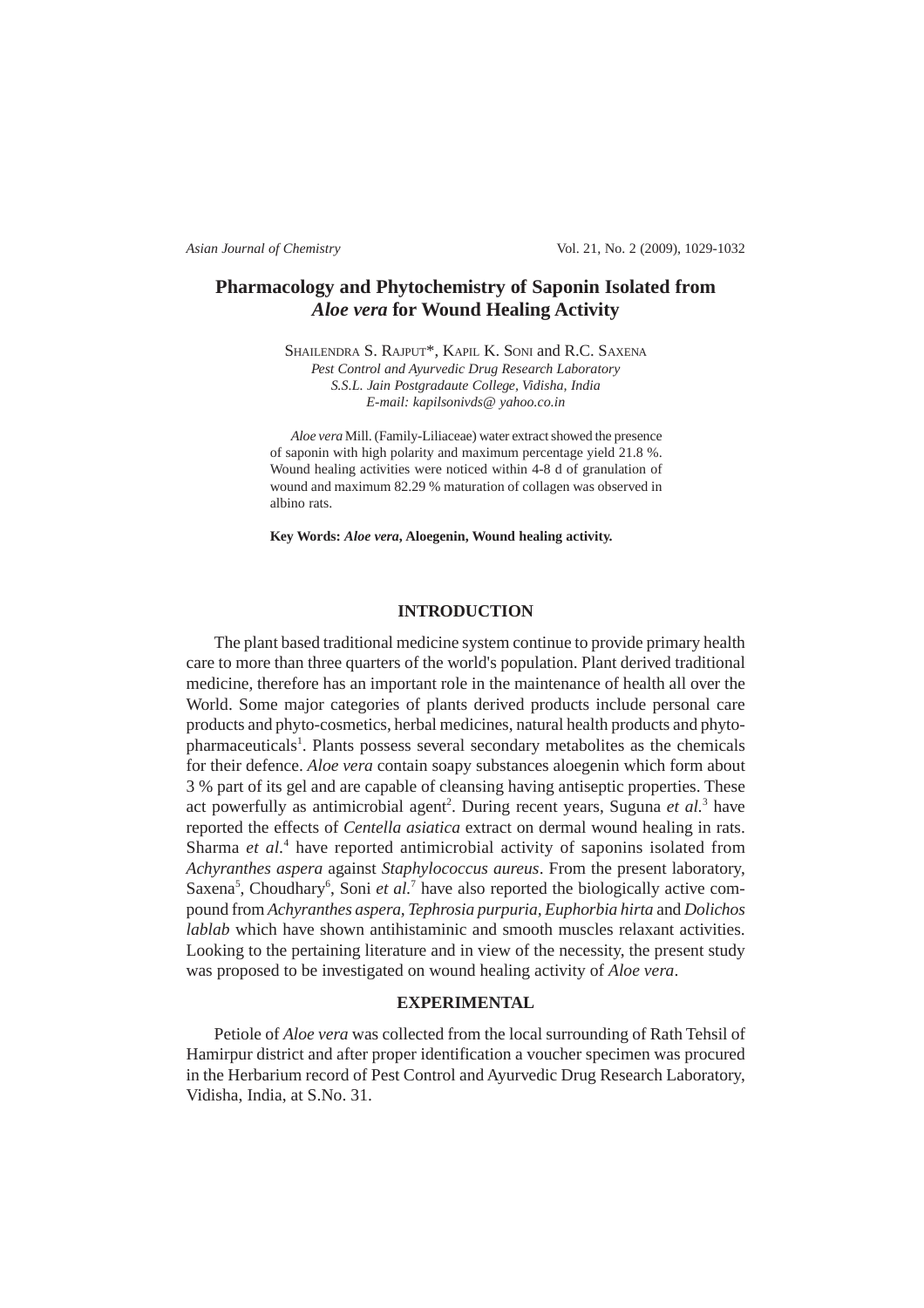1030 Rajput *et al. Asian J. Chem.*

Water\*

21.80

**Preparation of extract:** The powdered material of 40-60 mesh size were soxhleted in different solvent systems and was evaporated in vacuum evaporator to get semi solid crude. The percentage yield of extract as shown in the Table-1.

| PERCENTAGE YIELD OF ALOE VERA BY SOXHLET<br>EXTRACTION METHOD AT 45 °C |                     |                      |                       |  |  |  |
|------------------------------------------------------------------------|---------------------|----------------------|-----------------------|--|--|--|
| Solvent used                                                           | Wt. of powder $(g)$ | Wt. of extract $(g)$ | % Yield crude extract |  |  |  |
| $n$ -Hexane                                                            | 200                 | 25.3                 | 12.65                 |  |  |  |
| Chloroform                                                             | 400                 | 30.9                 | 7.72                  |  |  |  |
| Ether                                                                  | 200                 | 25.7                 | 12.85                 |  |  |  |
| Ethanol                                                                | 300                 | 28.4                 | 9.40                  |  |  |  |

TABLE-1

\*Water gave highly polar compound.

200

**Saponification:** A simple test for Saponin is therefore, to shake up an aqueous alcoholic plant extract in test tube and noted if persistent foams are formed above the liquid surface.

43.6

**Chemical analysis of crude extract:** The biologically active compound was separated from the crude extract by column chromatography<sup>8</sup>. It was followed by TLC using different solvent systems<sup>9</sup>. The plates were run and spots were identified and  $R_f$  value was calculated for each spot as shown in Table-2.

|                             | Purified<br>fractions | No. of<br>spots | Colour characterization |              |             |
|-----------------------------|-----------------------|-----------------|-------------------------|--------------|-------------|
| Solvent system              |                       |                 | Visible light           | UV light     | $R_f$ value |
| Benzene:Pet. ether<br>(9:1) | Fr. 1                 | Spot 1          | <b>Brown</b>            | Invisible    | 0.10        |
|                             |                       | Spot 2          | Invisible               | Yellow       | 0.25        |
|                             |                       | Spot 3          | Invisible               | Blue         | 0.35        |
|                             | Fr. 2                 | Spot 1          | Dark yellow             | Fluorescent  | 1.12        |
| Benzene: Methanol           |                       | Spot 2          | Creamy                  | Invisible    | 0.50        |
| (9:1)                       |                       | Spot 3          | Yellow                  | <b>Brown</b> | 0.18        |
|                             |                       | Spot 4          | Dark yellow             | Fluorescent  | 0.25        |

TABLE-2 TLC OF CRUDE EXTRACT OF *Aloe vera* 

**Acid hydrolysis of purified fraction:** The fractions were hydrolyzed with 10 %  $H_2SO_4$  in MeOH: $H_2O$  (1:1) at 80 °C for 4 h. The reaction mixture was neutralized with BaCO<sub>3</sub> and fractions was evaporated to dryness in vacuum to get a residue and to make crystal for spectral analysis.

**Spectral analysis:** It was carried out at SAIF, CDRI Lucknow to get spectral data *i.e.* IR, UV, <sup>1</sup>H NMR and <sup>13</sup>C NMR for structural elucidation. IR displays strong broad O-H stretching bands which were broadened due to hydrogen bonding and a sharp 'non-bonded' peak was noticed at 3399 cm<sup>-1</sup>. Carbon-carbon double bond stretching bands were observed at 1629 cm<sup>-1</sup> of medium range. Three short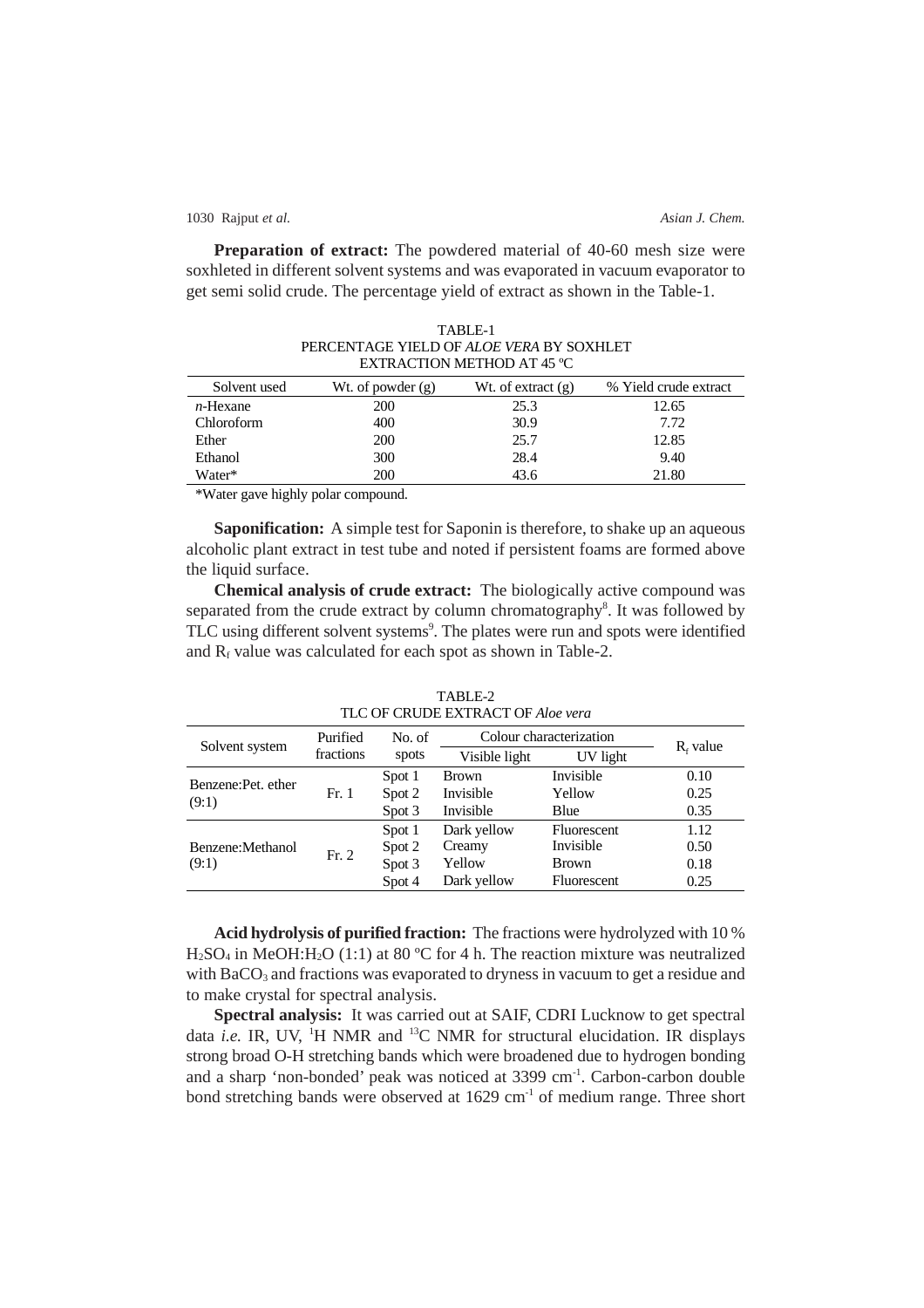peaks were identified at 1211, 1151 and 1111 cm<sup>-1</sup> which represent carbon-oxygen single bonds. In UV, 260 nm peak showed the presence of cyclohexadiene. In <sup>1</sup>H NMR, one peak is obtained at 4.845 ppm range which indicate the presence of Saponin like compound. In  $^{13}$ C NMR, one peak is obtained at 50 ppm which indicates the presence of C-OH. Second one very small peak is obtained at the range of 30 ppm which indicates the presence of C-C=C. The compound has the highest molecular mass of the saponin isolated from water. The  $R_f$  value of the compound was found between 0.1 to 0.5 which indicates the presence of saponin. On the basis of this analysis a saponin like compound aloegenin was isolated from the whole plant of *Aloe vera*.



Aloegenin

TABLE-3 SHOWING AGE WISE BREAKING STRENGTH (BS) AND PERCENT MATURATION OF COLLAGEN

| Age of granulation<br>(d) | BS of un-tanned<br>piece | BS of tanned piece | % Maturation of<br>Collagen |
|---------------------------|--------------------------|--------------------|-----------------------------|
|                           | $142 \pm 1$              | $471 + 2$          | 30.14                       |
| 4                         | $180 \pm 2$              | $459 + 1$          | 39.21                       |
| 8                         | $228 \pm 2$              | $465 \pm 2$        | 48.38                       |
| 10                        | $220 \pm 1$              | $415 \pm 1$        | 53.01                       |
| 12                        | $270 \pm 2$              | $440 \pm 1$        | 61.36                       |
| 14                        | $318 \pm 1$              | $460 \pm 1$        | 69.13                       |
| 16                        | $362 \pm 1$              | $470 \pm 1$        | 77.02                       |
| 18                        | $395 \pm 1$              | $480 \pm 2$        | 82.29                       |

**Study of wound healing activity:** The study was based on the work reported by Peacock<sup>10</sup>. From group of wound bearing animals, the harvested granulation tissue was isolated on 4 to 18 wound healing days. The granulation tissue was cut into nearly identical pieces. One of them was soaked in physiological salt solution and the other in 5 % formaldehyde and time of exposure of the tissue was adopted. From breaking strength (BS) value of tanned and un-tanned pieces, the percent maturation of collagen in 4-18 wound healing days was calculated by this formula:

% Maturation = BS of Un-tanned piece / BS of Tanned piece  $\times$  100